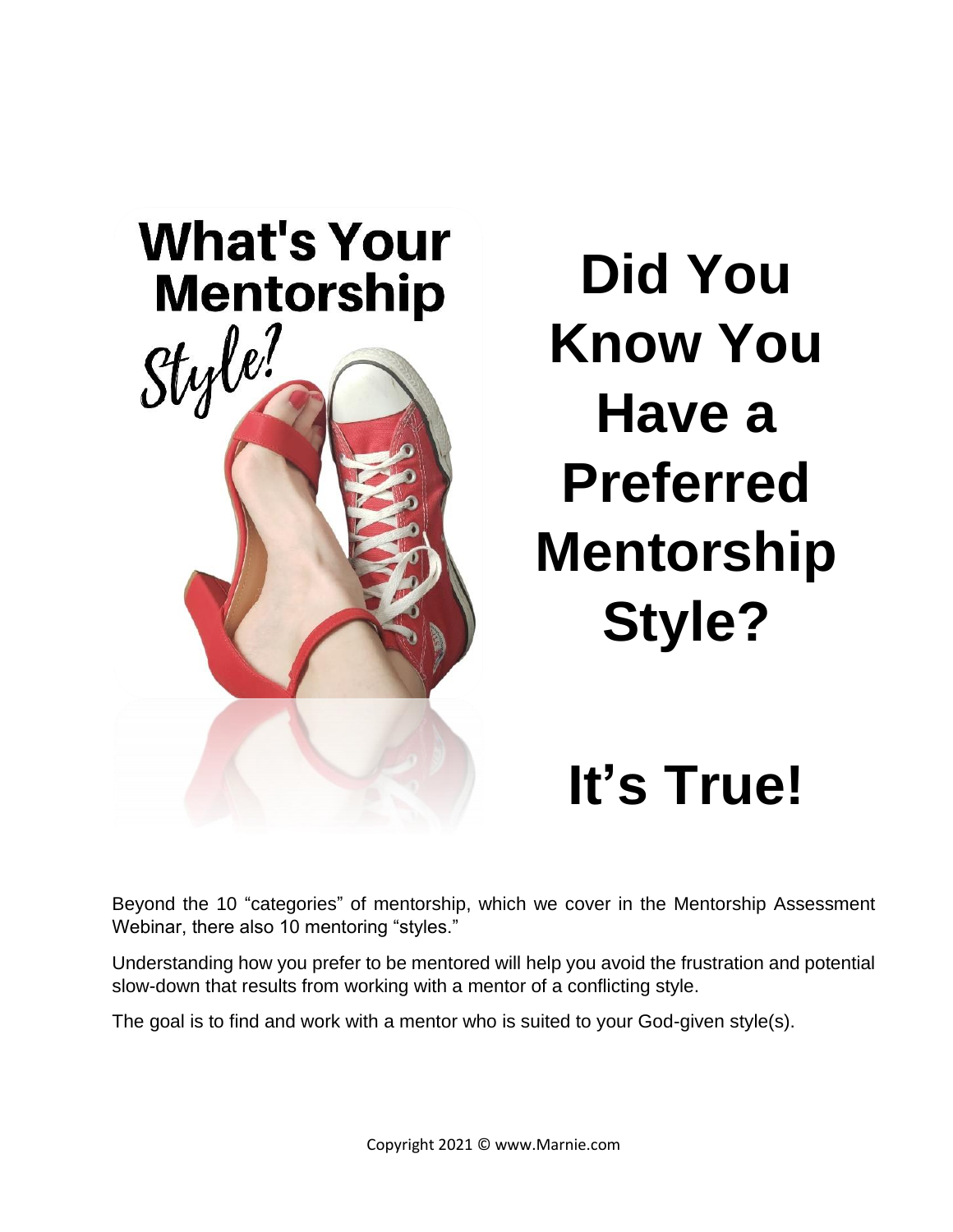Answer Yes or No to each the mentoring styles listed below to determine which are ideal for you.

| I've Had<br><b>Before</b> | l'd Think<br>l'd Like | <b>Mentoring Styles</b>                                                                                                                                                                                                                                                                                                                                                                            |
|---------------------------|-----------------------|----------------------------------------------------------------------------------------------------------------------------------------------------------------------------------------------------------------------------------------------------------------------------------------------------------------------------------------------------------------------------------------------------|
| Y/N                       | Y/N                   | Guides for life, business, ministry and new projects serve us like wilderness<br>guides. They know the route you plan to take and come alongside to help you plan<br>ahead. They know what you need to do, and which supplies you need to prepare<br>in advance. They personally lead or talk you through the trail, rough patches and<br>best views, because they've been there and studied that. |
| Y/N                       | $\overline{Y/N}$      | Teachers communicate technical knowledge they have gained from research,<br>education and training programs. They are gifted at communicating in a you can<br>understand and apply, immediately and long term.                                                                                                                                                                                     |
| $\overline{Y/N}$          | Y/N                   | Coaches see your present, but with your potential in mind. They work with you to<br>discover and develop your God-given skills. They aim to take you to the highest<br>level of performance and achievement possible for you.                                                                                                                                                                      |
| $\overline{Y/N}$          | Y/N                   | Launchers share their knowledge and connections during the launch phase of a<br>new project, ministry, business or life stage. They are focused on helping you<br>TAKE OFF.                                                                                                                                                                                                                        |
| $\overline{Y/N}$          | Y/N                   | Accountability Partners help you set and achieve reasonable goals. They talk<br>you off the cliff, inspire consistency and apply grace when you slip or fall.                                                                                                                                                                                                                                      |
| Y/N                       | $\overline{Y/N}$      | <b>Counselors</b> dig into your present reactions and results to provide insight,<br>compassion and advice for moving forward. They often step in at critical decision<br>points, surfacing your deepest motivations vs. surface level feelings.                                                                                                                                                   |
| Y/N                       | Y/N                   | <b>Counselors</b> dig into your present reactions and results to provide insight,<br>compassion and advice for moving forward. They often step in at critical decision<br>points, surfacing your deepest motivations vs. surface level feelings.                                                                                                                                                   |
| Y/N                       | $\overline{Y/N}$      | Role Models occupy a position, skill set or lifestyle to which you aspire. You can<br>access them through books, programs, conferences and/or coaching.                                                                                                                                                                                                                                            |
| Y/N                       | Y/N                   | <b>Experts</b> share the exact information you need, when you need know. While role<br>models are overall good support, experts are niche specialists to help you tackle<br>a particular problem through one-on-one conversations, group coaching, books,<br>articles, or programs.                                                                                                                |
| Y/N                       | Y/N                   | <b>Prayer Partners</b> tap into God's heart and mind instead of relying on their own.                                                                                                                                                                                                                                                                                                              |